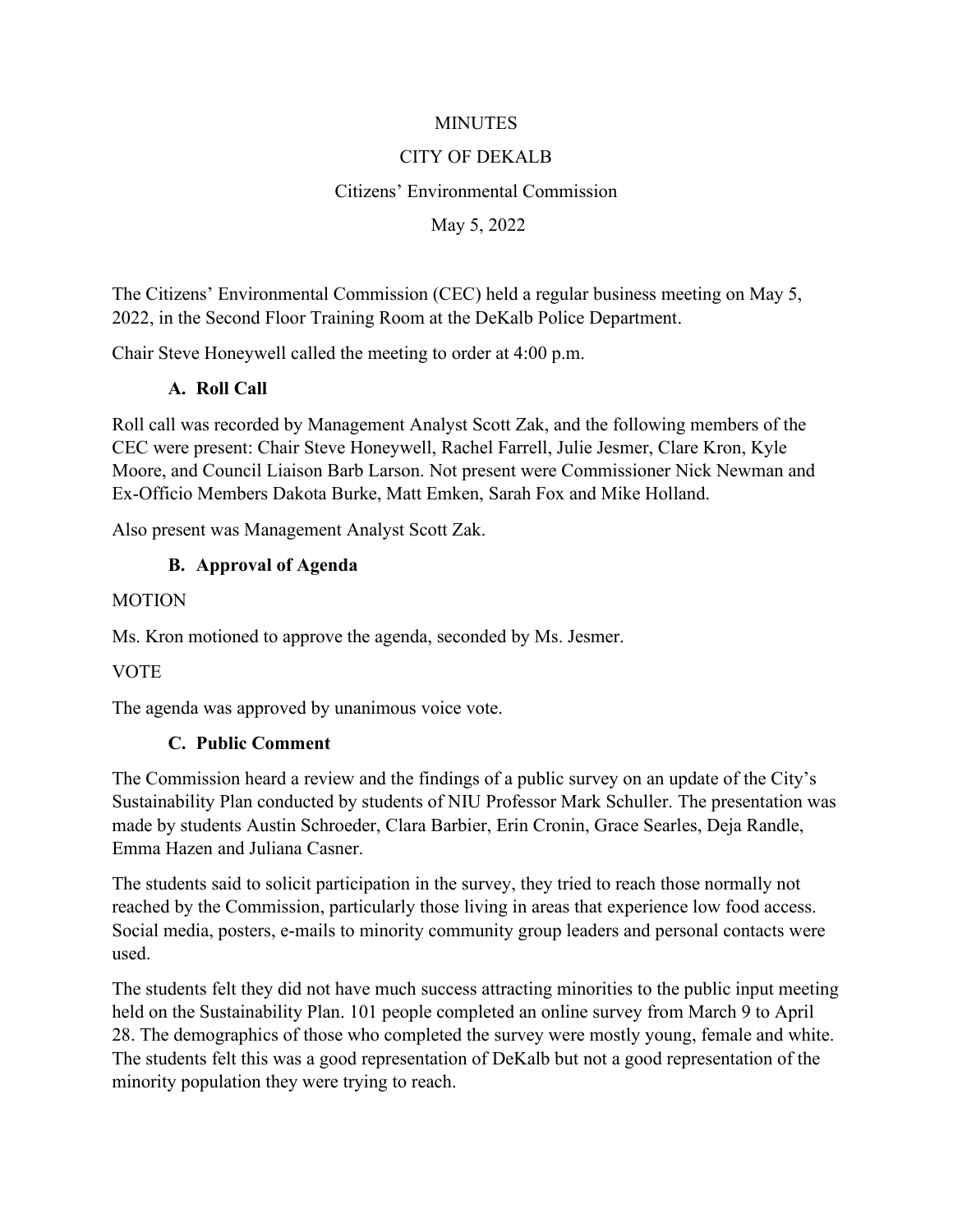The survey results included 52 respondents who want DeKalb to be more sustainable, 79 who are not familiar with the Genoa Area Food Hub, 35 who were enthusiastic about banning plastic bags and 42 who were excited about banning leaf burning.

The students said the findings of the survey included:

- strong interest in sustainability practices,
- a lack of knowledge of services offered in DeKalb,
- no access to recycling at Suburban Apartments and Eco Park,
- a desire for more familiarity with the Commission,
- more work needed to reach minority populations and
- support for adding climate change and climate justice sections to the plan.

The students shared how the survey work can be replicated. All the documents used have been shared via a Google work group and should be downloaded. The Commission can also continue connections made through the project with NIU's Center for Nonprofit and NGO Studies and Environmental Studies Department, Sunrise DeKalb and local churches.

Based on the survey results, the students proposed future actions, including:

- becoming a nonprofit organization to help ease restrictions on the Commission and allow for activism,
- addressing a lack of diversity on the Commission,
- addressing a lack of awareness about the availability of the services offered by DeKalb County Community Gardens,
- moving the Commission's meetings to a time outside the normal working hours,
- moving the Commission's meetings to a location other than the Police Department and along a bus route,
- create relationships with NIU as the University updates its sustainability plan,
- track people who come to Commission meetings who may be able to help with projects,
- reach out to other City commissions,
- allocate responsibilities to all Commission members and frequent meeting attendees and
- set specific and attainable goals.

The students then received comments and questions from the Commission.

Responding to a question about the difficulty reaching minority populations, the students said asking more people in person to participate in the survey could be a way to help improve the survey's reach. Regarding the Commission's diversity, Ms. Kron said recruiting members has been very difficult, noting only six of the Commission's eight positions are currently filled and people who have been asked to join have refused. Chair Honeywell and Ms. Kron said they would not be opposed to changing the meeting time. Ms. Kron said becoming a nonprofit would take work and money.

The students suggested putting out more information on the Commission, including more information on the Commission's website and creating a pamphlet on the Commission's role.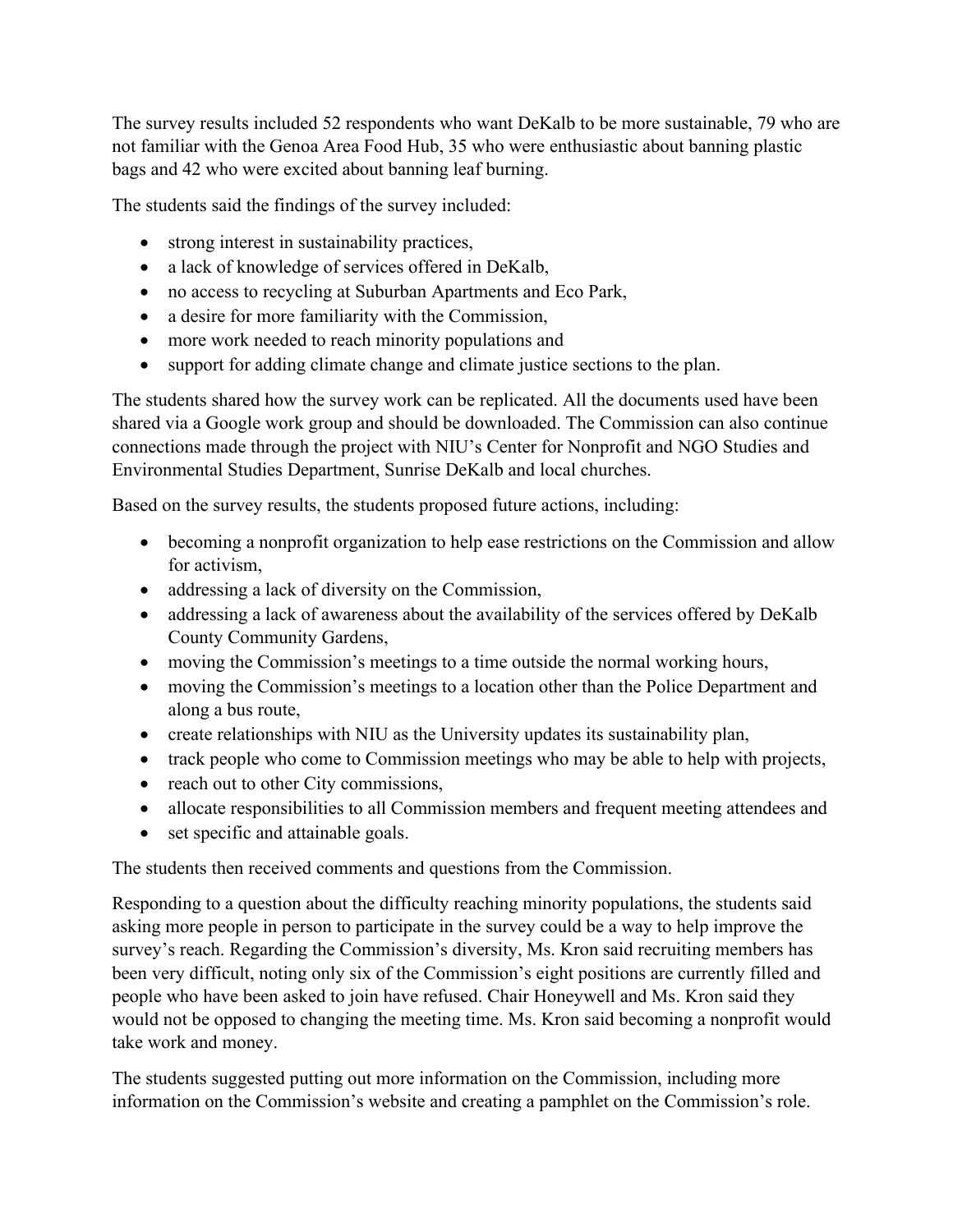In response to questions from Ms. Farrell and Mr. Moore, the students said the CEC could team up with other City commissions on projects and events, and that they would have liked to put up more posters in apartment complexes and inside buses.

Professor Schuller said he will contact Qualtrics, which hosted the survey, to keep the data online and accessible.

Chair Honeywell said the information provided by the students was the kind they were hoping to receive.

Professor Schuller and his students left the meeting at 4:41 p.m.

Regarding the recommendation to share more information about the Commission, Chair Honeywell said a Bitly address, bit.ly/DklbCEC, has been created to direct to the Commission's webpage. It will be added to the end of all Daily Chronicle articles.

Following the survey, Ms. Kron said the Commission will work with Courtney Gallaher's students on writing the Sustainability Plan update.

#### **D. Approval of Minutes 1. Regular Monthly Meeting Minutes of April 7, 2022**

### **MOTION**

Ms. Kron motioned to approve the minutes, seconded by Mr. Moore.

A correction was made to Courtney Gallaher's name on page four.

## VOTE

The minutes were approved by a unanimous voice vote.

#### **E. Commission Reports 1. DeKalb County Health Department**

With Ex-Officio Member Burke absent, no report was given.

## **2. DeKalb Park District**

With Ex-Officio Member Emken absent, Chair Honeywell read Mr. Emken's report. There will be a garlic mustard pull on May 7 and a Dame's Rocket pull on June 4, both in Prairie Park.

## **3. Kishwaukee Water Reclamation District**

With Ex-Officio Member Holland absent, no report was given.

## **4. Northern Illinois University**

With Ex-Officio Member Fox absent, no report was given.

## **5. City Staff Liaison**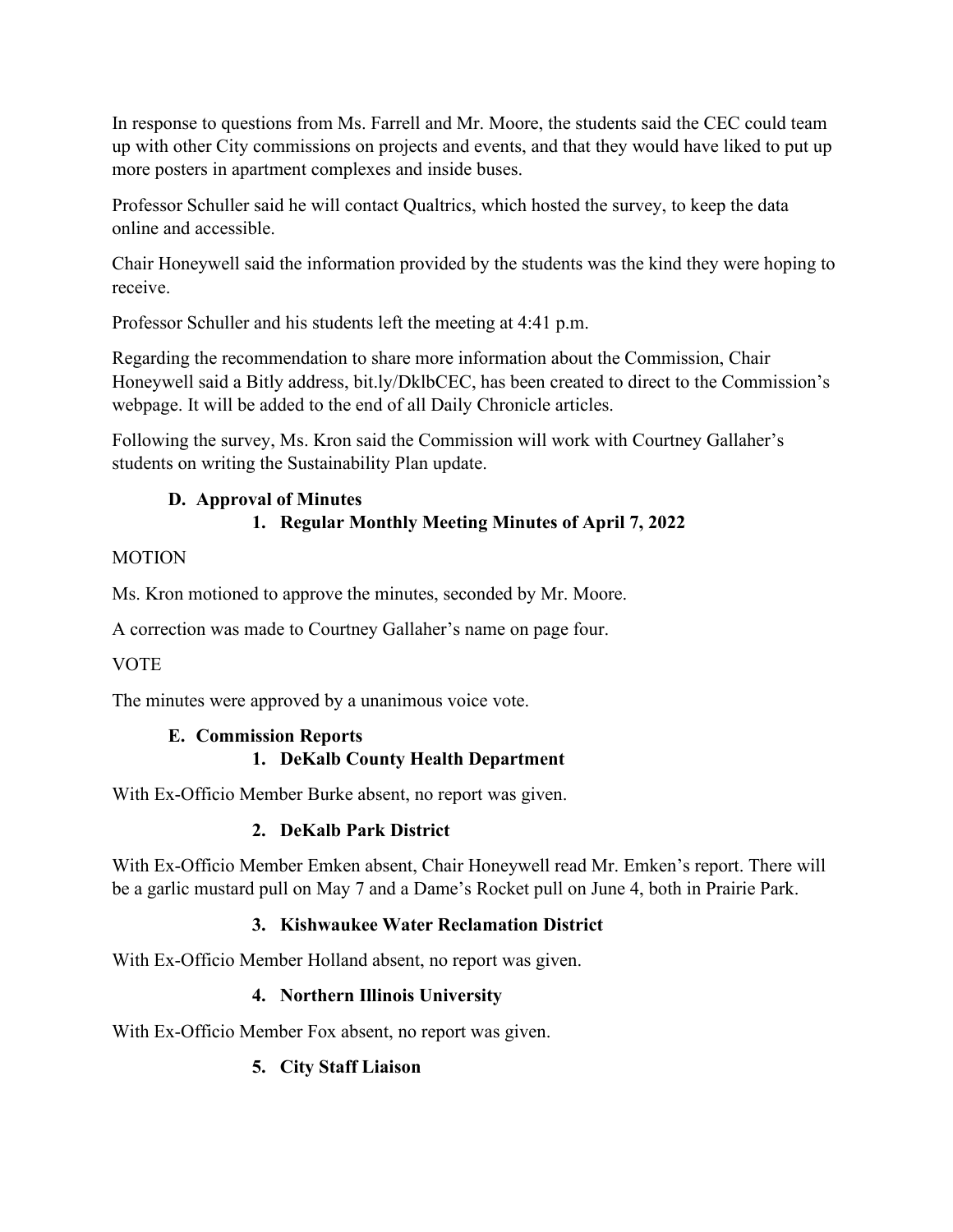Mr. Zak reported five City Hall employees, Chair Honeywell and community members picked up litter in the downtown on April 29 as part of the Communitywide Clean-Up organized by NIU. The Trash Squirrels picked up in Hopkins Park. Ms. Jesmer asked for an update on possibility putting up litter fine signs. Mr. Zak will ask City staff. Ms. Jesmer also invited cleanup site suggestions for the Trash Squirrels.

# **F. New Business**

## **1. STEAM event**

Chair Honeywell shared there was an NIU STEAM event the previous week where middle school students created plans for a community center and that he contacted the head of the group in hopes of working with them in the future.

### **2. Bee City designation**

The Commission had been provided information previously on the requirements for being designated a Bee City. Ms. Farrell said she would look into joining the organization.

### **3. Earth Day recap**

Having been discussed earlier, no further information was shared on the Communitywide Cleanup.

### **G. Old Business**

### **1. Sustainability plan updates and ideas**

Chair Honeywell said after a few more months of collecting data, the Commission should hold a meeting dedicated to the Sustainability Plan update with little other business. He suggested September or October for the rewriting. Ms. Kron said this will be coordinated with Courtney Gallaher's class.

## **2. Future 2022 CEC presentations—May 19th event on trees**

The Yusunas Meeting Room at the DeKalb Public Library has been reserved for the presentation. Chair Honeywell asked the Commission to look at the options for and provide feedback on the setup of the room.

#### **3. Next articles for Daily Chronicle**

Ms. Kron suggested an article on the accomplishments of the NIU students on the Sustainability Plan survey while promoting additional participation. Chair Honeywell will make that the topic of the June article and then write an article on food banks in July. Ms. Farrell said she will write an article on the Bee City designation if it is approved.

## **4. Bees/information from Dan Kenney**

Ms. Kron will share contact information on bee cooperatives received from Dan Kenney with Chair Honeywell.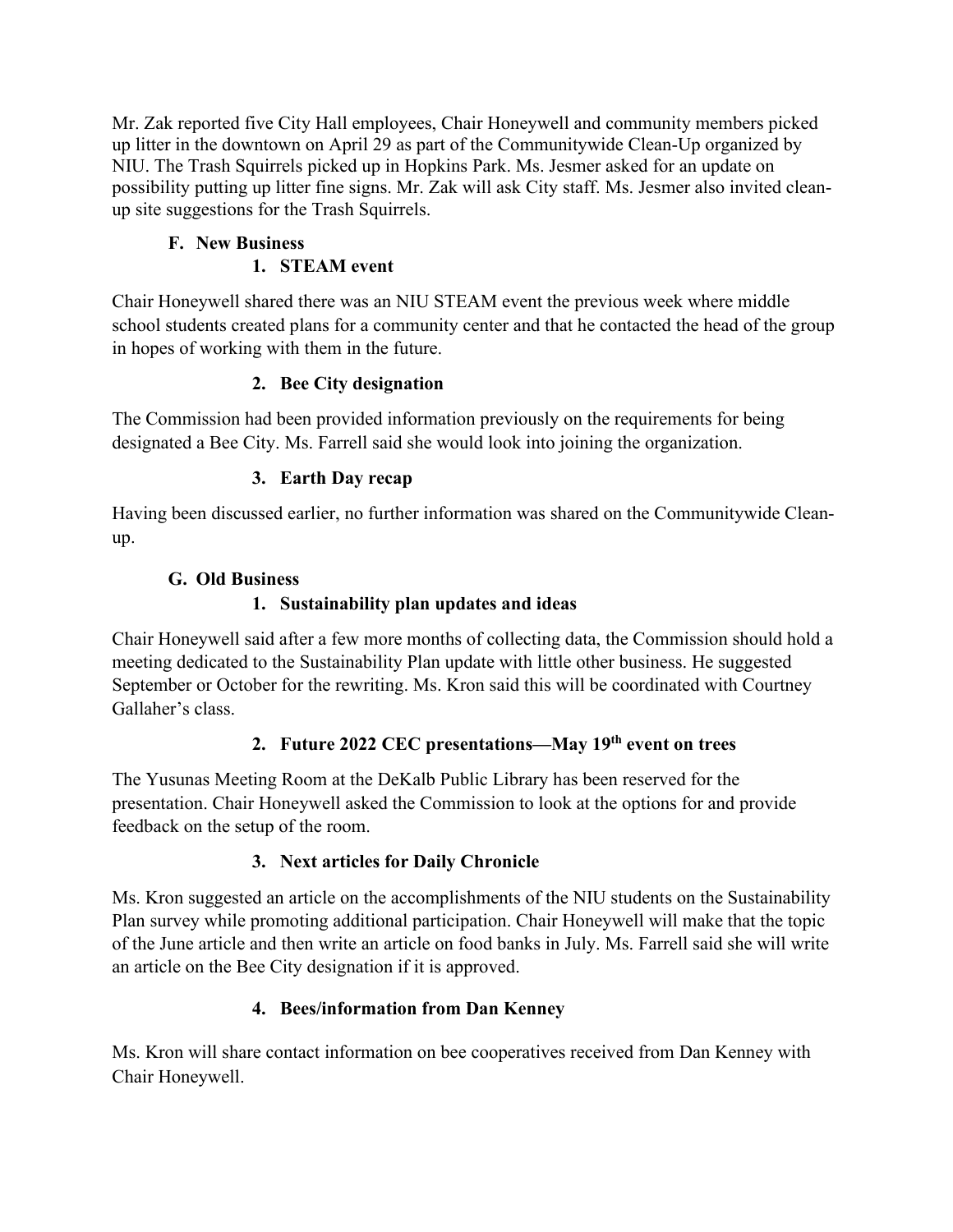#### **5. Littering ordinance ideas**

The Commission discussed the idea of posting littering fine signs. Ms. Jesmer said the signs would send the message that littering is not okay. Mr. Zak will check with City staff.

#### **6. Monarch festival**

Chair Honeywell said having the monarch festival as part of the Park District's movie nights is a good idea since the events attract a lot of kids and people come early. Alderwoman Larson announced she will be donating one month of her City Council pay to the Commission, which can be used to purchase supplies for the festival. Ms. Kron will work the monarch table at the June 10 movie, Chair Honeywell will attend the July 10 movie and Ms. Farrell will attend the Aug. 12 movie. Ms. Kron said coloring pages will be created with information on milkweed on the backside.

#### **7. Weeding schedule for Park District**

A weeding schedule has been distributed to Commissioners. Chair Honeywell shared the Park District will be planting its flower beds in the next two weeks.

#### **8. Updates on other issues**

No information was shared here.

#### **H. Announcements**

#### **1. New announcements**

Ms. Kron said she met with Mayor Cohen Barnes to discuss pursuing a countywide ban on plastic bags. It was suggested it would be best to go to other governments as a citizen concerned about the litter problem and not as a Commission member. Ms. Kron said she will do so as a member of the Trash Squirrels. Ms. Jesmer said she will join Ms. Kron in meeting with other governments. Ms. Kron shared that DeKalb Chamber of Commerce Executive Director Matt Duffy suggested starting with businesses that would be likely to support the idea and then approaching Cortland. Since Ms. Kron will be pursuing the ban as a private citizen, this will be her final report on the matter to the Commission.

Chair Honeywell reported he followed up on a possible new Commissioner suggested by Ms. Jesmer but he lives outside of the City, and that Dean Johnson from the DeKalb County Soil and Water Conservation District will speak at the Commission's next meeting.

## **2. Next meeting: June 2, 2022, at 4:00 p.m.**

#### **I. Adjournment**